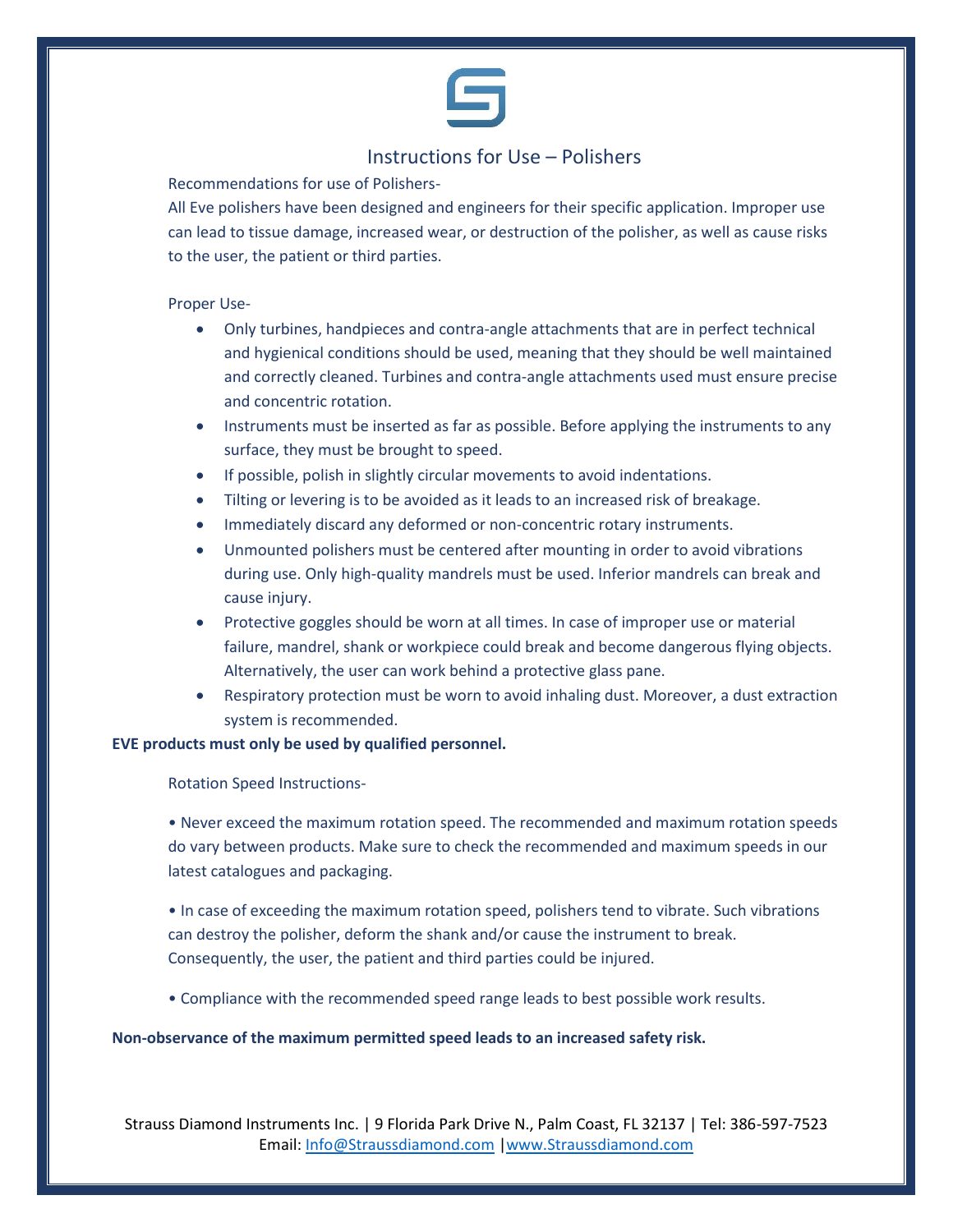Application Pressure-

- Excessive pressure can destroy the polisher.
- Excessive pressure leads to increased heat development.

• Excessive pressure can lead to increased wear of the polisher. Excessive pressure is to be avoided as it causes overheating, which could damage the pulp. In extreme cases instruments can break and cause injuries.

WATER COOLING-

• In order to avoid unwanted heat development on the tooth, sufficient water cooling is required (at least 50 ml / min).Insufficient water cooling can lead to irreversible damage to the tooth and its surrounding tissues.

SYMBOLS- All used symbols and pictograms according EN ISO 15223.

### Preparation and Reprocessing Instructions in accordance with DIN/EN ISO 17664

### **WARNINGS !**

• Observe the manufacturer's information on material compatibilities for cleaning, disinfection and sterilization.

• All instruments are delivered unsterile and must go through the indicated cycle before and after each use.

• Strong acids and strong bases may oxidize the stainless steel shank.

• Avoid temperatures >150 °C.

• Ultrasonic bath must not exceed temperatures of 42 °C because of the possible coagulation of protein.

• Instruments that have not completely dried after cleaning and disinfection must be dried again (e.g. with medical compressed air) to avoid compromising the success of sterilization.

• Instructions of cleaning and/or disinfecting solutions must specifically state "suitable for rubber polishers or synthetics/silicones". The exposure time and concentration specified by the manufacturer must be followed.

#### **RESTRICTION OF REPROCESSING**

Repetitive reprocessing can slightly change both the look and feel of the product, but does not interfere with the instrument's function.

#### **RISK ASSESSMENT AND CLASSIFICATION OF MEDICAL DEVICES BEFORE REPROCESSING**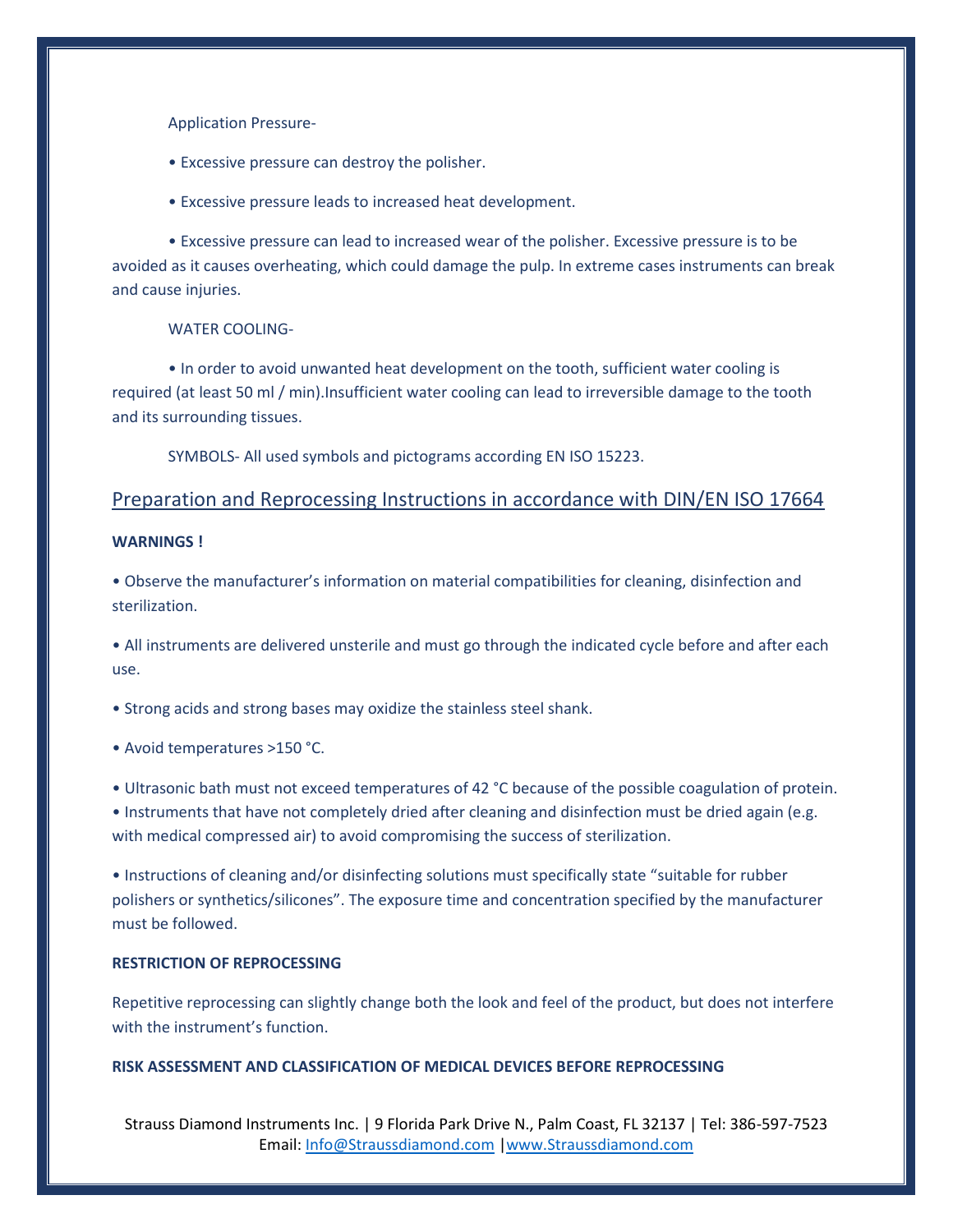The type and scope of reprocessing is determined by the use of the medical device. Therefore, the operator is responsible for the correct classification of the medical devices and thus for the definition of the type and scope of reprocessing (see KRINKO/BfArM recommendation, point 1.2.1 Risk assessment and classification of medical devices prior to reprocessing). On the basis of this user-dependent classification, the operator can determine which of the reprocessing methods listed in this preparation and reprocessing instruction needs to be applied.

### **PLACE OF USE-**

#### No special requirements

**STORAGE AND TRANSPORT-** It is recommended to transport the contaminated instruments in a closed container. It is recommended that instruments be reprocessed as soon as possible, within 2 hours after use at the most. Intermediate storage of used instruments with contamination such as blood residues can lead to corrosion damage.

**PREPARATION-** Wear personal protective equipment (durable gloves, water-repellent coat, face protection mask or goggles and protection mask).

**PRE-TREATMENT-** Pre-clean under running water with a brush (plastic) directly after use. Equipment: Plastic brush (e.g. lnterlock, #09084), tap water (20± 2 °C) (at least drinking water quality)

1. Rinse the polishers under running water for 60 seconds and brush them thoroughly with a plastic brush, particularly the difficult to access areas of the head (bristles, silicone bristle tips).

### **CLEANING: MANUAL-**

Note: Coarse surface contamination on the instruments must be removed before manual reprocessing (see pre-treatment)

Equipment: Multi-stage enzymatic cleaner (e.g. Dürr Dental, ID 215), tap water/flowing water (20± 2 °C) (at least drinking water quality), ultrasonic bath (e.g. Sonorex Digital 10P)

1. Prepare the cleaning solution according to the manufacturer's instructions (Dürr Dental ID 215 2% solution was validated) and fill into an ultrasonic bath.

2. Completely immerse the polishers in the solution.

3. Expose the products for 1 minute to the ultrasonic bath.

4. Remove the polishers from the cleaning solution and rinse them each thoroughly (30 seconds) under running water.

5. Check for cleanliness. If contamination is still visible, repeat the above specified steps.

#### **DISINFECTION: MANUAL (with subsequent sterilization)**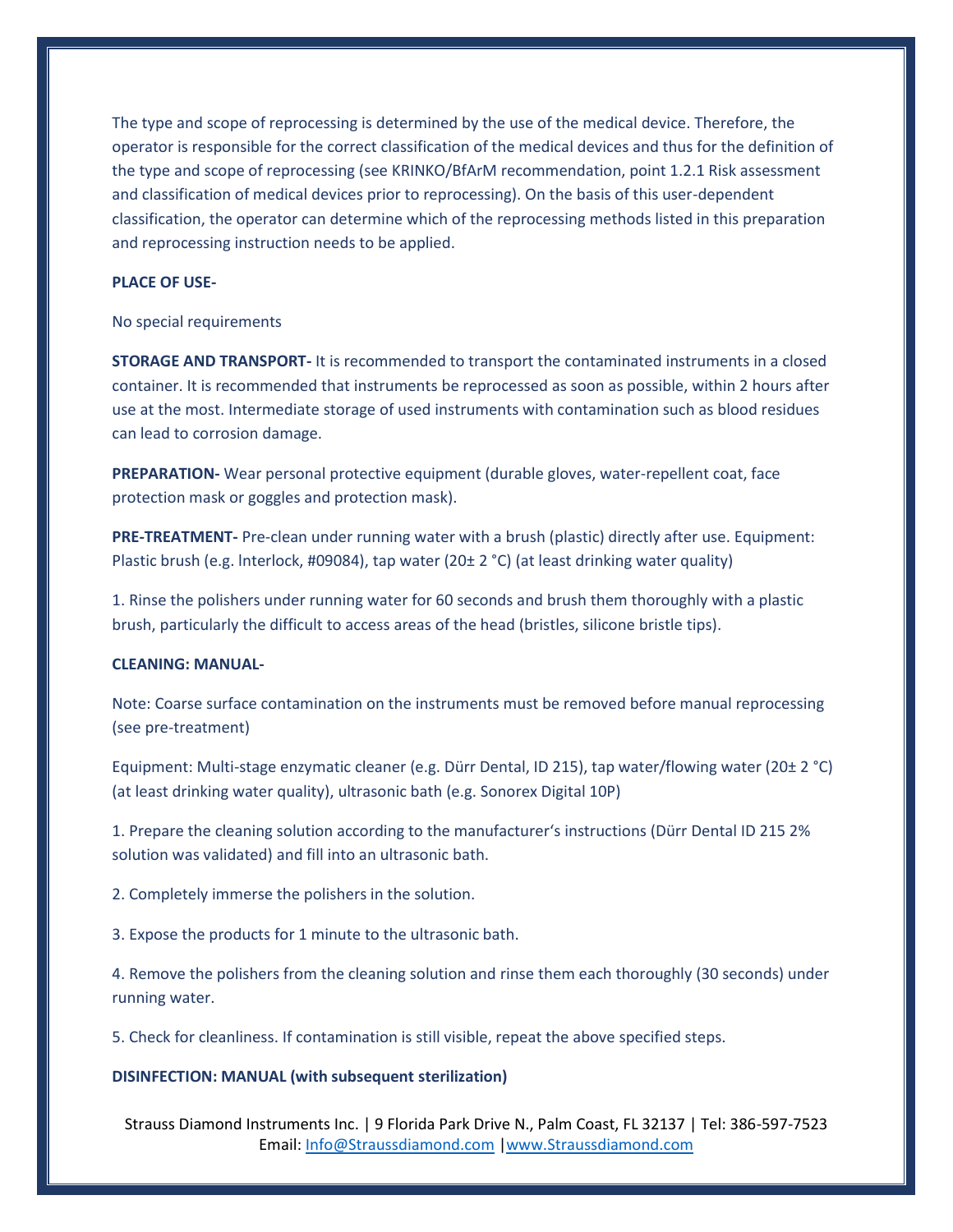Equipment: At least limited virucidal instrument disinfectant (VAH listed - or at least listed in the IHO with testing according to DVV) e.g. based on qua-ternary ammonium compound(s), alkylamine(s)/alkylamine derivative(s), guanidine(s)/guanidine derivative(s) (e.g. Dürr Dental, ID 212), preferably fully deionised water (deionised water, according to KRINKO/BfArM recommendation free of facultatively pathogenic microorganisms), ultrasonic bath (e.g. Sonorex Digital 10P), lint-free sterile cloth.

1. Prepare the disinfectant solution according to the manufacturer's instructions (Dürr Dental ID 212, 2% solution was validated) and place into an ultra-sonic bath.

2. Completely immerse the polishers in the disinfectant solution.

3. Expose the products for 2 minutes to the ultrasonic bath.

4. Further exposure time to the disinfectant solution for 5 minutes according to the disinfectant manufacturer's instructions.

5. Remove the polishers from the disinfectant solution and allow to drip off.

6. Rinse the products with deionised water for 30 seconds.

7. Wipe with a single use sterile lint-free cloth or, if necessary, dry with medical compressed air.

### **CLEANING AND DISINFECTION: AUTOMATIC**

Note: Coarse surface contamination on the instruments must be removed prior to automatic reprocessing (see pre-treatment)

Equipment: Cleaning and disinfection unit according to DIN EN ISO 15883-1+2 with thermal program (temperature 90 °C to 95 °C), detergent: mildly alkaline detergent (e.g. Dr. Weigert neodisher MediClean Dental).

1. Place the instruments in a suitable small parts tray or on the load carrier such that all surfaces of the instruments are cleaned and disinfected.

2. Close WD and start program, see table below for program sequence.

| PROG. STEP          | <b>WATER</b>          | <b>DOSAGE</b>  | <b>TIME</b> | <b>TEMPERATURE</b>      |
|---------------------|-----------------------|----------------|-------------|-------------------------|
| Pre-rinse           | <b>CW</b>             |                | 5 min       |                         |
| Dosage of detergent |                       | According to   |             | According to            |
|                     |                       | manufacturer's |             | manufacturer's          |
|                     |                       | instructions   |             | <i>instructions</i>     |
| Clean               | Fully deionized water |                | $10$ min    | 55 °C                   |
| Rinse               | Fully deionized water |                | 2 min       |                         |
| <b>Disinfect</b>    | Fully deionized water |                | 3 min       | Ao-value $>$ 30001(e.g. |
|                     |                       |                |             | 90 °C, 5 min)           |
| <b>Drying</b>       |                       |                | 15 min      | Up to $120 °C$          |

Authorities may issue other operational regulations (disinfection performance parameters) in their area of competence.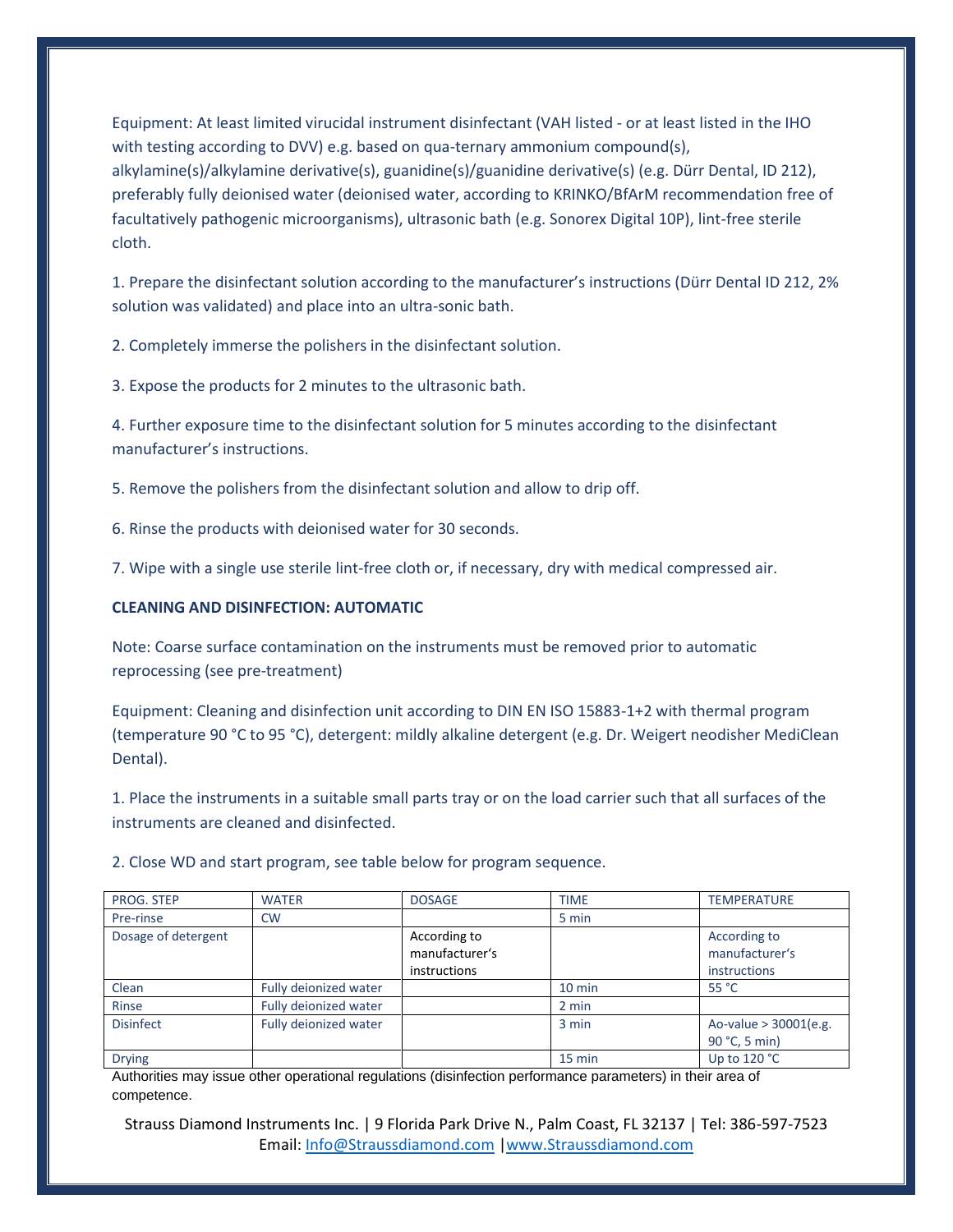3. Remove the instruments at the end of the program.

4. Check that the load is dry and, if necessary, dry with medical compressed air.

5. Visual inspection for cleanliness is performed after removal from the WD. If contamination is still visible, reclean medical devices again manually. Subsequently, the recleaned medical devices must again be reprocessed automatically.

#### **MAINTENANCE, INSPECTION AND CHECK-**

Equipment: Illuminated magnifying glass (3-6 dioptres)

All instruments must be inspected visually for cleanliness, integrity and functionality, if necessary by using an illuminated magnifying glass (3-6 dioptres).

All instruments are to be checked for damage and wear. Damaged medical devices may no longer be used and must be sorted out.

### **PACKAGING-**

Equipment: Film-paper packaging (e.g. steriCLIN, art. no. 3FKFB210112 and 3FKFB210140), sealing device (e.g. HAWO, type 880 DC-V)

A suitable method (sterile barrier system) is to be used to package the instruments. Packaging according to DIN EN ISO 11607

A sterile barrier system (e.g. film-paper packaging) according to DIN EN ISO 11607 is to be used, which is intended for steam sterilization by the manufacturer. The instruments are double packed. The packaging must be large enough to avoid stressing the sealing seam.

Note: After the heat sealing process, the sealing seam must be checked visually for any defects. In case of defects, the packaging must be opened and the instrument repacked and sealed.

#### **STERILIZATION -**

Device: Sterilizer according to DIN EN 285 or small steam sterilizer according to DIN EN 13060, type B process

Process: Steam sterilization with fractionated pre-vacuum, 134 °C, holding time min. 3 min (in Germany according to KRINKO/BfArM recommendation 134 °C min. 5 min) or 132 °C min. 3 min (parameter of validation). Longer holding times are possible.

1. Place the packaged products in the sterilization chamber

- 2. Start the program.
- 3. Remove the products at the end of the program and allow to cool down.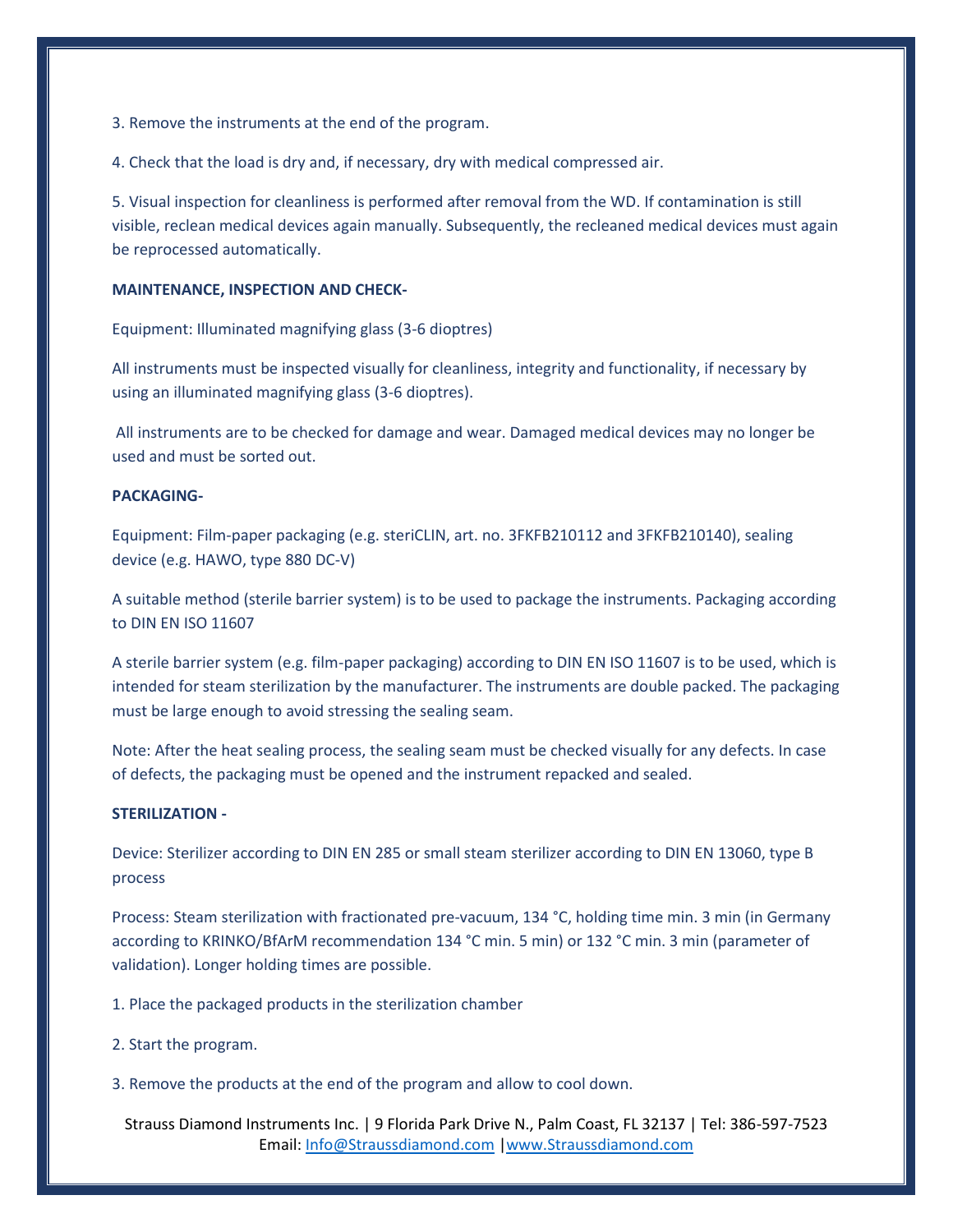4. Then check the packaging for possible damage and screening effects. Faulted packaging must be regarded as being non-sterile. The instruments must be repacked and sterilized.

### **STORAGE-**

Duration of storage according to own specifications. It is recommended to store instruments packed and protected from recontamination in proven suitable sterile packaging, cassettes or retainers.

### INSTRUCTIONS FOR USE- POLISHING PASTE COMPOSITE

DESCRIPTION- Polishing paste is a 1-step diamond polishing paste with diamond particles for high-gloss polishing of dental composite materials.

COMPOSITIONS- The diamond polishing paste contains diamond particles with a grain size of 4 - 8 μm in a carrier matrix made of soft silicone, SLS water and flavors.

INDICATIONS- High-gloss polishing of dental composite materials.

CONTRAINDICATIONS- In case of known allergies to the ingredients of the paste, refrain from use.

NOTES ON APPLICATION- High-gloss polishing is performed with the diamond polishing paste and a nylon brush using minute amounts of water (no spray or flow). The diamond polishing paste is first applied to the cavity of the nylon brush and distributed over the surface to be polished with the nylon brush prior to processing. Any polish residues can be removed with water spray and suctioned off.

#### PROPER APPLICATION

- Attention should be paid to using only perfect and hygienically maintained and cleaned turbines, as well as hand pieces or angled pieces.
- Accurate running concentricity of angle piece and turbine is necessary.
- The instruments must be connected correctly.
- Polish with slightly rotating motion to avoid grooving. Avoid tilting or levering to reduce the risk of instrument fracture.
- Brushes which are bent or run untrue may not be used any longer.
- Safety goggles and breathing protection are to be worn as a matter of principle. Ensure efficient aspiration during use.

#### **Warning**

Incorrect use leads to poor polishing results and increased risks. The product may only be used by qualified persons.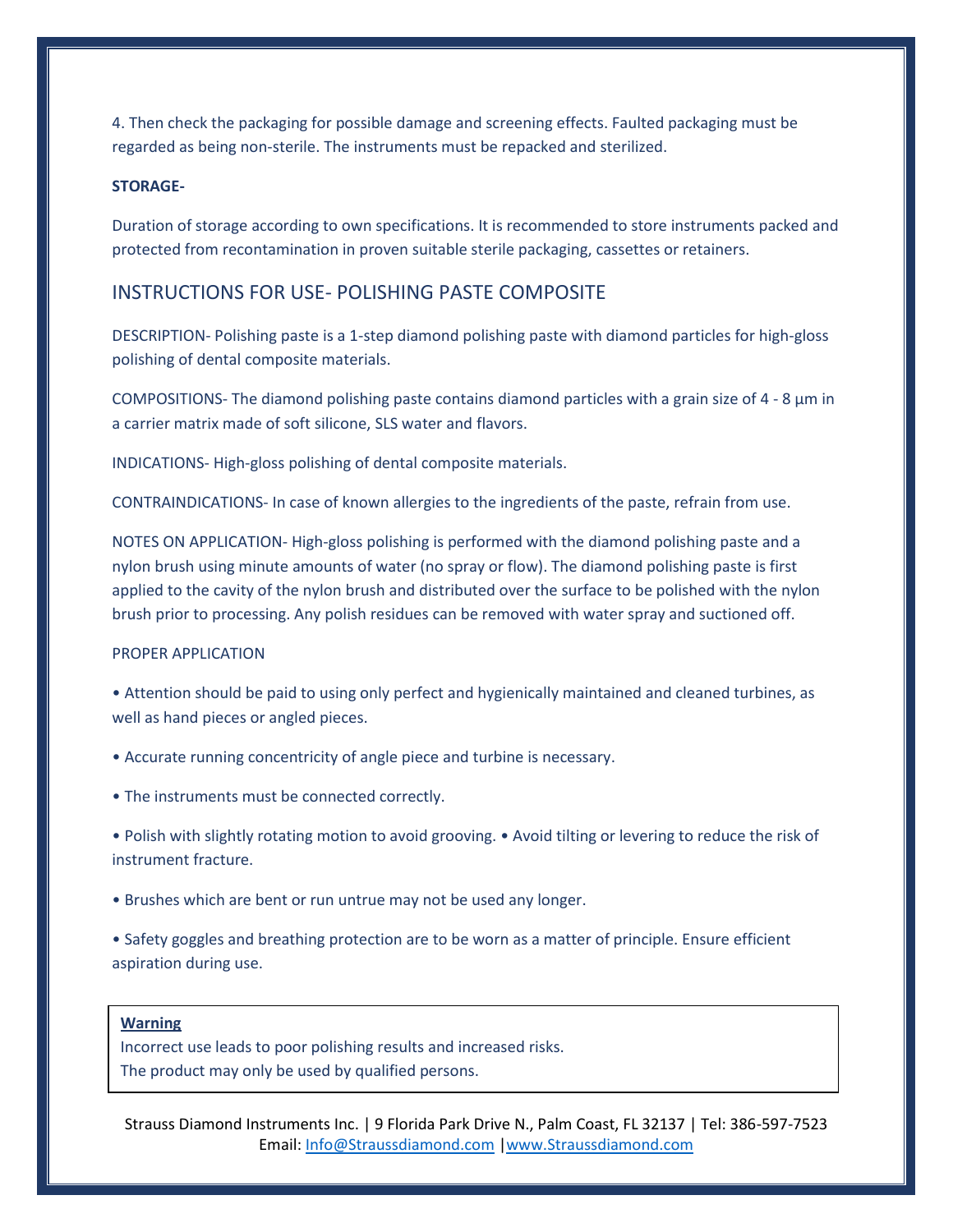#### PRESSING FORCES

High pressing forces do not lead to better polishing results but increase heat generation. A mean pressing force of approx. 2 N is adequate.

#### **Warnings**

Excessive pressing forces are to be avoided to exclude overheating during intraoral use which could ultimately lead to damaging the pulp. In extreme cases this could lead to fracture of the instruments and could cause injuries.

#### WATER COOLING

Heat damage to the filling or the pulp is possible. Use interim cooling with spray for applications over 30 seconds. Once polishing has been completed, rinse the residues adequately with water

**Warning** In case of insufficient water cooling, this can lead to irreversible damage to the tooth and the surrounding tissue

#### STORAGE, CLEANING, DISINFECTION AND STERILISATION

• The paste should be stored in its original packaging at room temperature, protected against dust, moisture, pressure and (re)contamination.

• Care should be paid to applying the polishing paste to a sterile surface from the syringe to exclude contamination of the remaining paste in the syringe.

• Store at 2 - 28°C. • Close polishing paste immediately after use.

# Keep out of reach of children! Only for dental use!

### INSTRUCTIONS FOR USE- POLISHING PASTE CERAMIC

DESCRIPTION-

Polishing paste is a 1-step diamond polishing paste with diamond particles for high-gloss polishing of dental ceramic materials.

### COMPOSITIONS-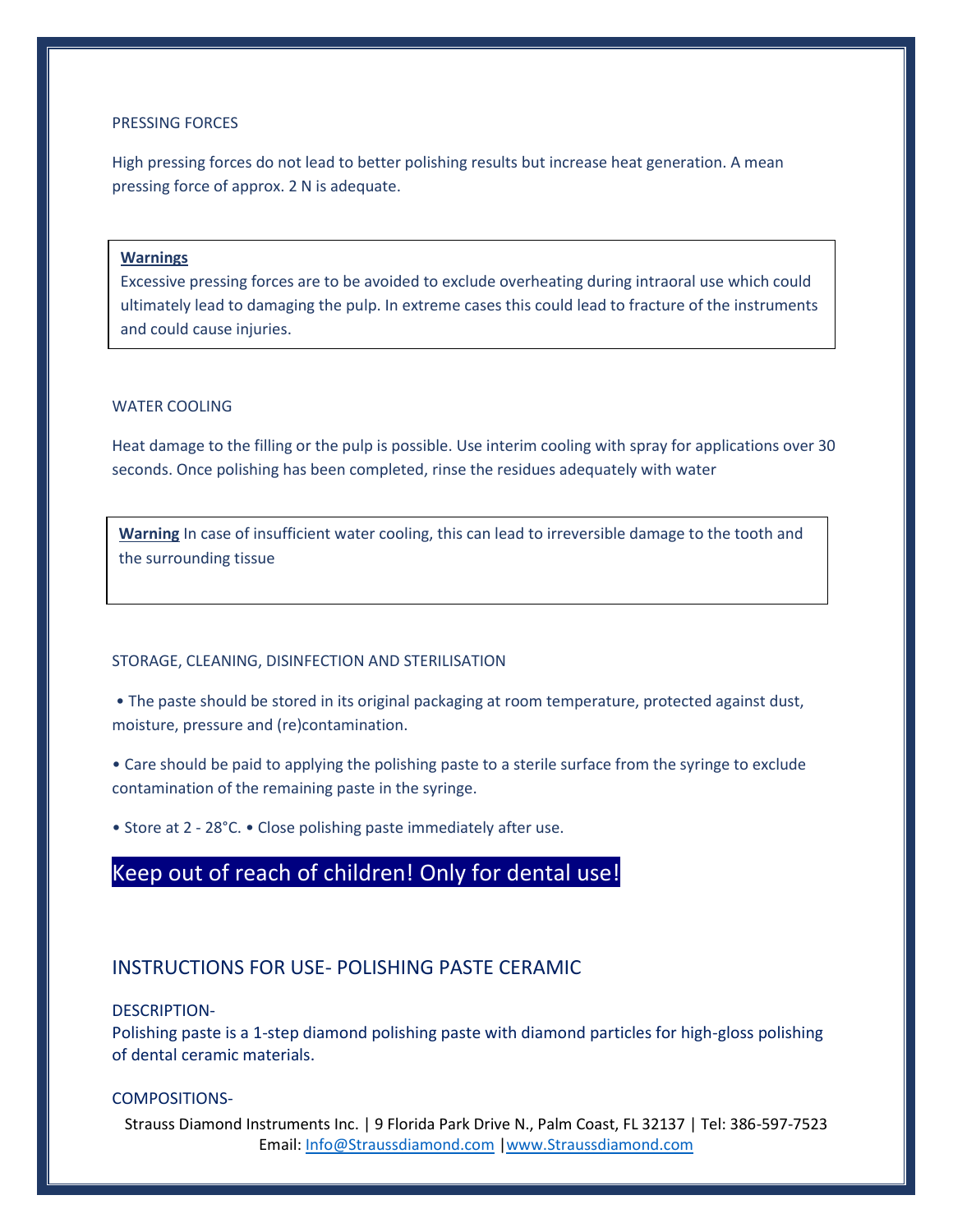The diamond polishing paste contains diamond particles with a grain size of 10 - 12  $\mu$ m in a carrier matrix made of soft silicone, SLS water and flavors.

INDICATIONS- High-gloss polishing of dental ceramic restorations.

CONTRAINDICATIONS-

In case of known allergies to the ingredients of the paste, refrain from use. NOTES ON APPLICATION-

High-gloss polishing is performed with the diamond polishing paste and a nylon brush using minute amounts of water (no spray or flow). The diamond polishing paste is first applied to the cavity of the nylon brush and distributed over the surface to be polished with the nylon brush prior to processing. Any polish residues can be removed with water spray and suctioned off.

### PROPER APPLICATION

• Attention should be paid to using only perfect and hygienically maintained and cleaned turbines, as well as hand pieces or angled pieces.

• Accurate running concentricity of angle piece and turbine is necessary.

- The instruments must be connected correctly.
- Polish with slightly rotating motion to avoid grooving.
- Avoid tilting or levering to reduce the risk of instrument fracture.
- Brushes which are bent or run untrue may not be used any longer.

• Safety goggles and breathing protection are to be worn as a matter of principle.

Ensure efficient aspiration during use.

**Warning** Incorrect use leads to poor polishing results and increased risks. The product may only be used by qualified persons.

### PRESSING FORCES-

High pressing forces do not lead to better polishing results but increase heat generation. A mean pressing force of approx.

2 N is adequate.

**Warnings** Excessive pressing forces are to be avoided to exclude overheating during intraoral use which could ultimately lead to damaging the pulp. In extreme cases this could lead to fracture of the instruments and could cause injuries.